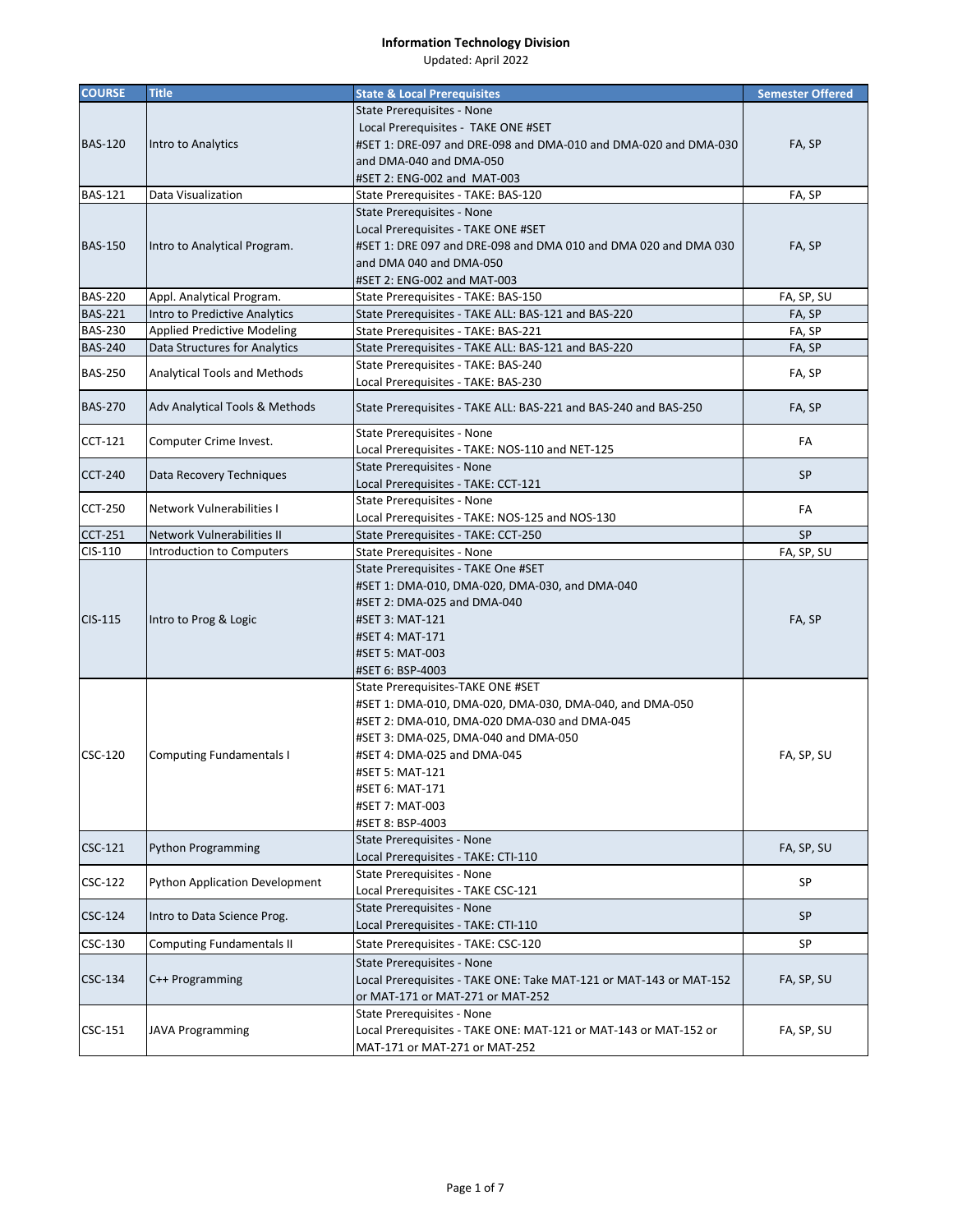|                |                                      | State Prerequisites - None<br>Local Prerequisites - TAKE ONE: CSC-134 or CSC-139 or CSC-151 or CSC-<br>221                                                                                                                                        |                                                   |
|----------------|--------------------------------------|---------------------------------------------------------------------------------------------------------------------------------------------------------------------------------------------------------------------------------------------------|---------------------------------------------------|
| CSC-154        | Software Development                 | =================<br>EFFECTIVE 2023SP:                                                                                                                                                                                                            | FA                                                |
|                |                                      | Local Prerequisites - TAKE DBA-120 and one of the following: CSC-134 or<br>CSC-151 or CSC-121                                                                                                                                                     |                                                   |
| CSC-221        | <b>Advanced Python Programming</b>   | State Prerequisites - TAKE: CSC-121                                                                                                                                                                                                               | FA, SP                                            |
| <b>CSC-227</b> | <b>Cloud Application Development</b> | State Prerequisites - None<br>Local Prerequisites - TAKE ONE: CSC-121 or CSC-134 or CSC-151                                                                                                                                                       | FA, SP, SU                                        |
| CSC-234        | Advanced C++ Programming             | State Prerequisites - TAKE: CSC-134                                                                                                                                                                                                               | FA, SP                                            |
| CSC-251        | Advanced JAVA Programming            | State Prerequisites - TAKE: CSC-151                                                                                                                                                                                                               | FA, SP, SU                                        |
|                |                                      | State Prerequisites - None                                                                                                                                                                                                                        |                                                   |
| CSC-256        | Software Quality Assurance           | Local Prerequisites - TAKE: CSC-121                                                                                                                                                                                                               | FA                                                |
| <b>CSC-289</b> | Programming Capstone Project         | State Prerequisites - TAKE ALL: CTI-110, CTI-120, and CTS-115<br>Local Prerequisites - TAKE: CSC-154 and CSC-256 or DBA-240; and one of<br>the following: CSC-122 or CSC-234 or CSC-239 or CSC-251 or CSC-253 or<br>CSC-221 or CSC-256 or DBA-240 | SP                                                |
| CTI-110        | Web, Pgm, & Db Foundation            | State Prerequisites - None                                                                                                                                                                                                                        | FA, SP, SU                                        |
| CTI-120        | <b>Network &amp; Sec Foundation</b>  | State Prerequisites - None                                                                                                                                                                                                                        | FA, SP, SU                                        |
| CTI-140        | <b>Virtualization Concepts</b>       | State Prerequisites - None                                                                                                                                                                                                                        | FA, SP, SU                                        |
|                |                                      | Local Prerequisites - TAKE ONE: CTI-130 or NOS-110                                                                                                                                                                                                |                                                   |
| CTI-141        | Cloud & Storage Concepts             | State Prerequisites - None<br>Local Prerequisites - TAKE ONE: CTI-130 or CTS-120                                                                                                                                                                  | FA                                                |
| CTI-240        | <b>Virtualization Admin I</b>        | State Prerequisites - None                                                                                                                                                                                                                        | FA                                                |
|                |                                      | Local Prerequisites - TAKE: CTI-140<br>State Prerequisites - None                                                                                                                                                                                 |                                                   |
| CTI-241        | <b>Virtualization Admin II</b>       | Local Prerequisites - TAKE: CTI-240                                                                                                                                                                                                               | <b>SP</b>                                         |
| CTI-260        | Data Center Troubleshooting          | State Prerequisites - None<br>Local Prerequisites - TAKE ALL: CTI-240 and NET-126                                                                                                                                                                 | SP                                                |
| CTS-115        | Info Sys Business Concepts           | State Prerequisites - None                                                                                                                                                                                                                        | SP, SU                                            |
| CTS-118        | <b>IS Professional Comm</b>          | State Prerequisites - None                                                                                                                                                                                                                        | FA, SP<br><b>DISCONTINUED</b><br>SP <sub>23</sub> |
| <b>CTS-120</b> | Hardware/Software Support            | State Prerequisites - None                                                                                                                                                                                                                        | FA, SP                                            |
| CTS-130        | Spreadsheet                          | State Prerequisites - None                                                                                                                                                                                                                        | FA, SP, SU                                        |
| CTS-155        | <b>Tech Support Functions</b>        | State Prerequisites - None                                                                                                                                                                                                                        | FA, SP                                            |
| CTS-220        | Adv Hard/Software Support            | State Prerequisites - TAKE: CTS-120                                                                                                                                                                                                               | FA, SP                                            |
| CTS-230        | <b>Advanced Spreadsheet</b>          | <b>TAKE: CTS-130</b>                                                                                                                                                                                                                              | FA, SP                                            |
| CTS-255        | <b>Adv Tech Support Functions</b>    | State Prereq - TAKE: CTS-155                                                                                                                                                                                                                      | FA, SP                                            |
| CTS-272        | Desktop Support: Apps                | State Prerequisites - None<br>Local Prerequisites - TAKE: NOS-130                                                                                                                                                                                 | FA, SP                                            |
|                |                                      | State Prerequisites - None<br>Local Prerequisites - TAKE ONE #SET                                                                                                                                                                                 |                                                   |
| CTS-285        | Systems Analysis & Design            | #SET 1: CTI-110 and CTS-115                                                                                                                                                                                                                       | FA, SP, SU                                        |
|                |                                      | #SET 2: CIS-115 and CTS-115                                                                                                                                                                                                                       |                                                   |
| <b>CTS-288</b> | Professional Practices in IT         | State Prerequisites - None                                                                                                                                                                                                                        | FA, SP, SU<br>SP                                  |
| CTS-289        | System Support Project               | State Prerequisites - TAKE ALL: CTI-110, CTI-120, and CTS-115<br><b>State Prerequisites - None</b>                                                                                                                                                |                                                   |
| <b>DBA-120</b> | Database Programming I               | Local Prerequisites - TAKE: CTI-110                                                                                                                                                                                                               | FA.SP                                             |
| <b>DBA-240</b> | Database Analysis/Design             | State Prerequisites - None<br>Local Prerequisites - TAKE: DBA-120                                                                                                                                                                                 | FA, SP                                            |
| <b>DME-115</b> | <b>Graphic Design Tools</b>          | State Prerequisites - None<br>Local Prerequisites - TAKE ONE: DRE-098 or ENG-002                                                                                                                                                                  | FA                                                |
|                |                                      | State Prerequisites - None                                                                                                                                                                                                                        |                                                   |
| <b>DME-140</b> | Intro to Audio/Video Media           | Locat Prerequisites - TAKE ONE: GRD-152 or WEB-111 or DME-115 or<br><b>DME-110</b>                                                                                                                                                                | FA, SP                                            |
| <b>DME-215</b> | Adv Graphic Design Tools             | State Prerequisites - TAKE: DME-115                                                                                                                                                                                                               | <b>SP</b>                                         |
|                |                                      | State Prerequisites - None                                                                                                                                                                                                                        |                                                   |
| GRD-110        | Typography I                         | Local Prerequisites - TAKE ONE #SET<br>#SET 1: DRE-097 and DMA-010 and DMA-020 and DMA-030<br>#SET 2: ENG-002 and MAT-003                                                                                                                         | FA, SP                                            |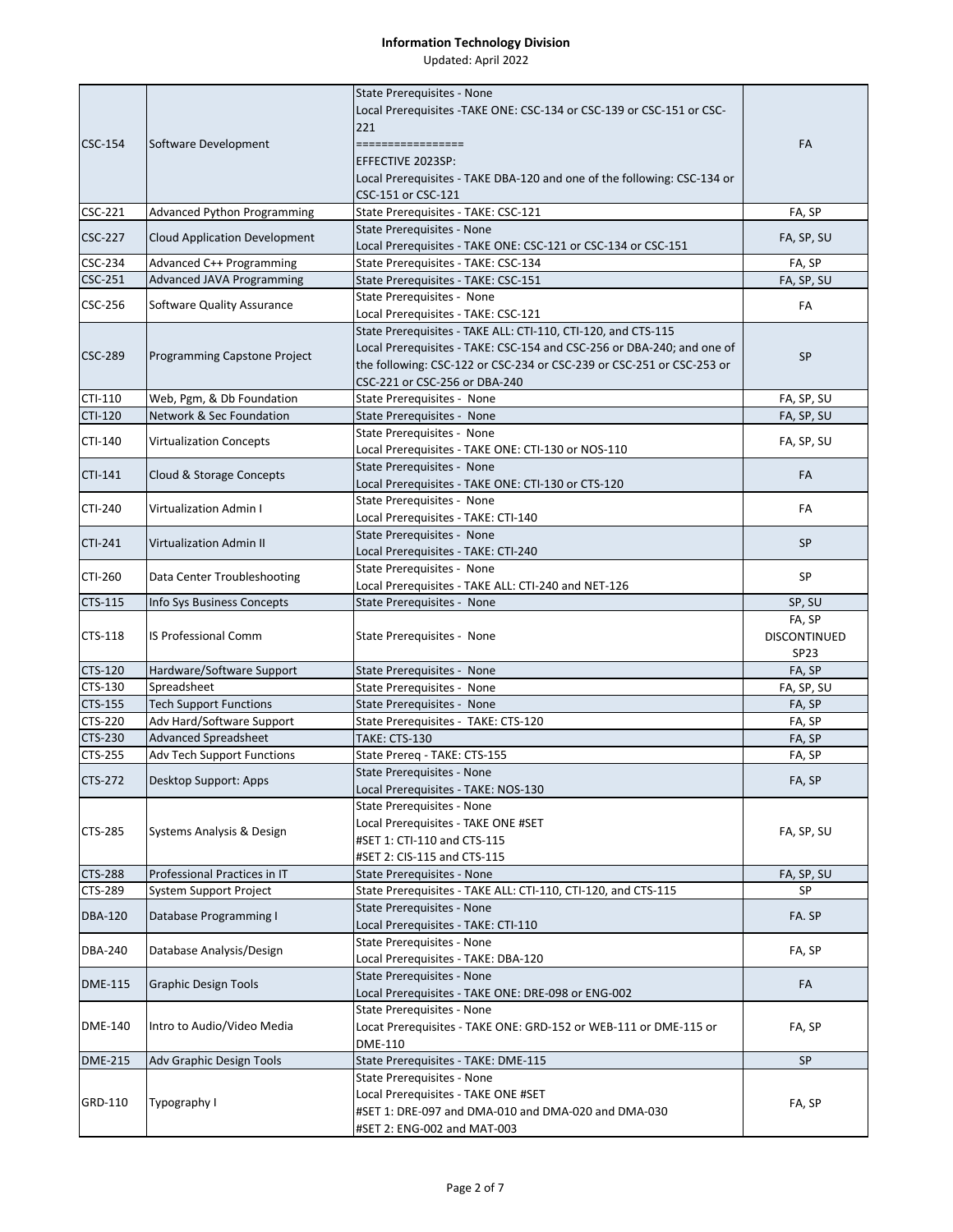|                |                                     | <b>State Prerequisites - None</b>                                                 |            |
|----------------|-------------------------------------|-----------------------------------------------------------------------------------|------------|
| <b>GRD-121</b> | Drawing Fundamentals I              | Local Prerequisites - TAKE ONE: DRE-097 or ENG-002                                | FA, SP, SU |
| GRD-141        | Graphic Design I                    | State Prerequisites - None                                                        | FA, SP, SU |
|                |                                     | Local Prerequisites - TAKE ONE: DRE-097 or ENG-002                                |            |
|                |                                     | State Prerequisites - TAKE ONE: ART-121 or DES-135 or GRD-141                     |            |
| GRD-142        | <b>Graphic Design II</b>            | Local Prereq - TAKE ALL: GRD-110 and previously or concurrently GRD-              | FA, SP, SU |
|                |                                     | 152                                                                               |            |
|                |                                     | State Prerequisites - None                                                        |            |
|                |                                     | Local Prerequisites - TAKE ALL: GRD-151 and previously or concurrently            |            |
|                |                                     | GRD-141                                                                           |            |
| GRD-145        | Design Applications I               | ===================                                                               | FA, SP     |
|                |                                     | EFFECTIVE 2023SP:                                                                 |            |
|                |                                     | Local Prerequisites - TAKE: GRD-110                                               |            |
|                |                                     | State Co-req - TAKE GRD-141 and Local Co-req GRD-151                              |            |
| <b>GRD-146</b> | <b>Design Applications II</b>       | <b>State Prerequisites - None</b>                                                 | FA, SP     |
|                |                                     | Local Prerequisites - TAKE ALL: GRD-152 and previously or concurrently<br>GRD-142 |            |
|                |                                     | State Prerequisites - None                                                        |            |
| GRD-151        | <b>Computer Design Basics</b>       | Local Prerequisites - TAKE ONE: DRE-097 or ENG-002                                | FA, SP, SU |
|                |                                     | State Prerequisites - TAKE: GRD-151                                               |            |
|                |                                     | Local Prerequisites - TAKE ONE #SET                                               |            |
| <b>GRD-152</b> | Computer Design Tech I              | #SET 1: DMA-010 and DMA-020 and DMA-030                                           | FA, SP     |
|                |                                     | #SET 2: MAT-003                                                                   |            |
| GRD-167        | Photographic Imaging I              | State Prerequisites - None                                                        | FA, SP     |
|                |                                     | State Prerequisites - TAKE ONE: ART-131 or DES-125 or GRD-121                     |            |
|                |                                     | Local Prerequisites - TAKE ONE #SET                                               |            |
| <b>GRD-230</b> | <b>Technical Illustration</b>       | #SET 1: GRD-151 and ART-131                                                       | FA, SP     |
|                |                                     | #SET 2: GRD-152 and DES-125                                                       |            |
|                |                                     | #SET 3: GRD-152 and GRD-121                                                       |            |
|                |                                     | State Prerequisites - None                                                        |            |
| GRD-240        | User Interface/User Experience      | Local Prerequisites - TAKE: WEB-140                                               | FA, SP     |
|                |                                     | State Prerequisites - TAKE ONE: DES-136 or GRD-142                                |            |
| <b>GRD-241</b> | <b>Graphic Design III</b>           | Local Prerequisites - TAKE ONE #SET                                               |            |
|                |                                     | #SET 1: DES-136 and GRD-110 and GRD-152                                           | FA, SP     |
|                |                                     | #SET 2: GRD-142 and GRD-110                                                       |            |
| GRD-246        | Design Applications III             | State Prerequisites - None / State Co-regs - TAKE: GRD-241                        | FA, SP     |
|                |                                     | Local Prerequisites - TAKE ALL: GRD-110 and GRD-152                               |            |
| <b>GRD-265</b> | <b>Digital Print Production</b>     | State Prerequisites - TAKE ONE: GRD-151 or GRA-151                                | FA, SP     |
|                |                                     | Local Prerequisites - TAKE: GRD-151 and GRD-152                                   |            |
| <b>GRD-280</b> | Portfolio Design                    | State Prerequisites - TAKE ALL: GRD-142 and GRD-152                               | SP         |
|                |                                     | Local Prerequisites - TAKE ALL: GRD-146 and WEB-140                               |            |
| <b>GRD-282</b> | <b>Advertising Copywriting</b>      | State Prerequisites - TAKE ONE: ENG-110 or ENG-111                                | SP         |
|                |                                     | Local Prerequisites - TAKE: GRD-142                                               |            |
|                |                                     | State Prerequisites - TAKE ONE #SET                                               |            |
| GRD-285        | Client/Media Relations              | #SET 1: GRD-142 and GRA-121                                                       | SP         |
|                |                                     | #SET 2: GRD-142 and GRA-152                                                       |            |
|                |                                     | #SET 3: GRD-142 and GRD-152<br>State Prerequisites - None                         |            |
| <b>HMT-110</b> | Intro to Healthcare Mgt             | Local Prerequisites - TAKE ONE: DRE-097 or ENG-002 or ENG-111                     | FA         |
|                |                                     | <b>State Prerequisites - None</b>                                                 |            |
| <b>HMT-211</b> | Long-Term Care Admin                | Local Prerequisites - TAKE: HMT-110                                               | SP         |
| <b>HMT-212</b> | Mgt of Healthcare Org               | State Prerequisites - None                                                        | <b>SP</b>  |
| <b>NET-110</b> | <b>Networking Concepts</b>          | State Prerequisites - None                                                        | SP         |
|                |                                     | State Prerequisites - None                                                        |            |
| <b>NET-115</b> | <b>Telecom for IT Professionals</b> | Local Prerequisites - TAKE: CTI-120                                               | FA, SU     |
|                |                                     | State Prerequisites - None                                                        |            |
| <b>NET-125</b> | <b>Introduction to Networks</b>     | Local Prerequisites - TAKE ONE: CTI-120 or NET-110                                | SP, FA     |
|                |                                     | State Prerequisites - None                                                        |            |
| <b>NET-126</b> | Switching and Routing               | Local Prerequisites - TAKE: NET-125                                               | SP, FA     |
|                |                                     | State Prerequisites - None                                                        |            |
| <b>NET-135</b> | Data Center Networking              | Local Prerequisites - TAKE: NET-126                                               | SP         |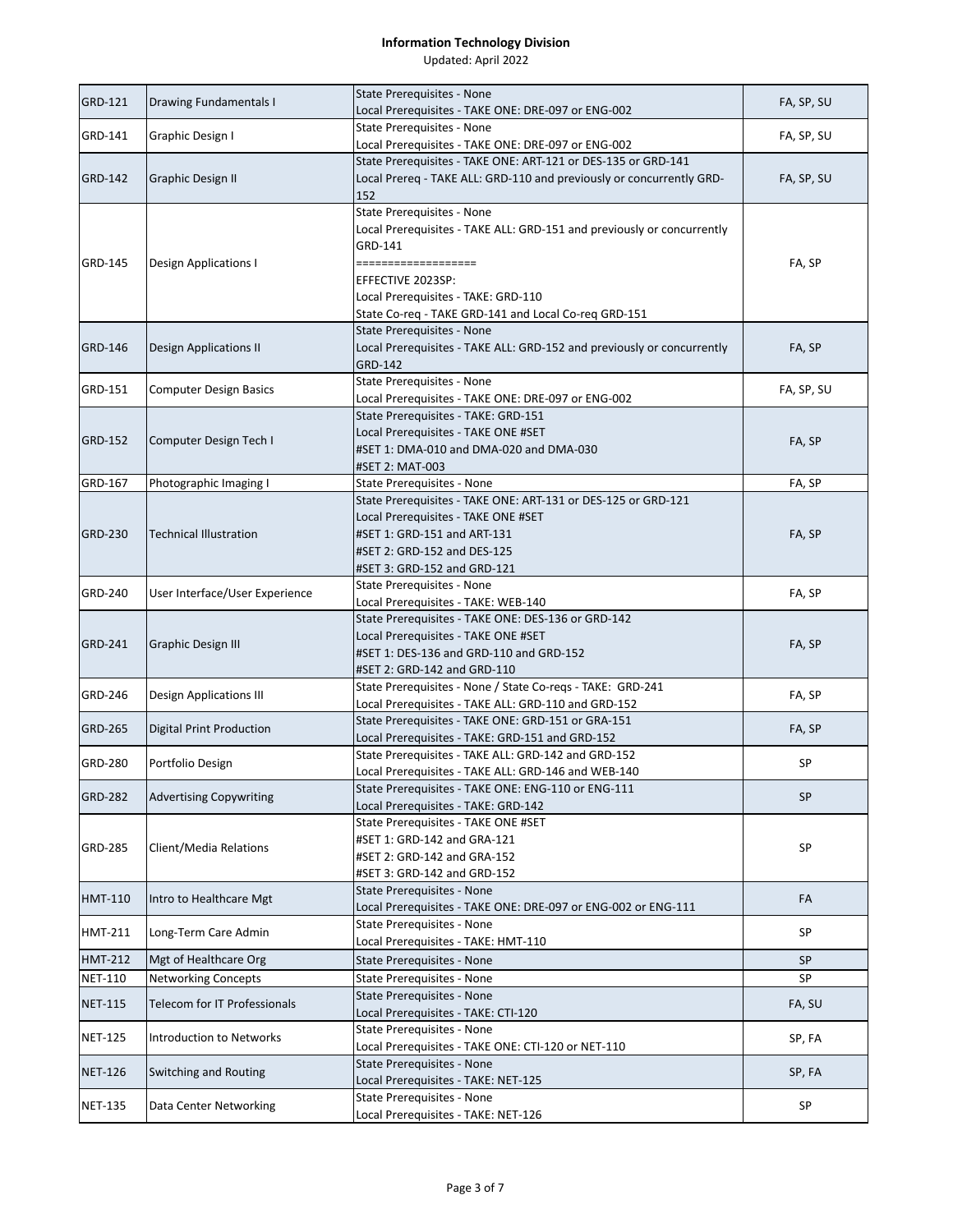| <b>State Prerequisites - None</b><br><b>NET-175</b><br><b>Wireless Technology</b><br>Local Prerequisites - TAKE: CTI-120<br>State Prerequisites - None<br><b>NET-225</b><br><b>Enterprise Networking</b><br>Local Prerequisites - TAKE: NET-126<br>State Prerequisites - None<br><b>NET-226</b><br>Network Programmability<br>Local Prerequisites - TAKE ALL: NET-225 and CSC-121<br>State Prerequisites - None<br><b>NET-270</b><br><b>Building Scalable Networks</b><br>Local Prerequisites - TAKE: NET-225<br>State Prerequisites - None<br><b>NET-272</b><br>Multi-Layer Networks<br>Local Prerequisites - TAKE: NET-270<br>State Prerequisites - None<br><b>NET-273</b><br>Internetworking Support<br>Local Prerequisites - TAKE: NET-270<br>State Prerequisites - TAKE: NET-226<br><b>NET-289</b><br>Networking Project<br>Local Prerequisites - TAKE ALL: NET-225 and CTI-110 and CTI-120 and CTS-<br>115<br>State Prerequisites - None<br><b>NOS-110</b><br><b>Operating Systems Concepts</b><br>State Prerequisites - None<br><b>NOS-120</b><br>Linux/UNIX Single User<br>Local Prerequisites - TAKE ONE: CTI-130 or NOS-110 or CTS-120<br><b>State Prerequisites - None</b><br><b>NOS-125</b><br>Linux/Unix Scripting<br>Local Prerequisites - TAKE: NOS-120<br>State Prerequisites - None<br><b>NOS-130</b><br><b>Windows Single User</b><br>Local Prerequisites - TAKE ONE: CTI-130 or NOS-110 or CET-111<br>State Prerequisites - None<br><b>NOS-220</b><br>Linux/Unix Admin I<br>Local Prerequisites - TAKE: NOS-120<br>State Prerequisites - None<br><b>NOS-230</b><br>Windows Administration I<br>Local Prerequisites - TAKE: NOS-130<br><b>NOS-231</b><br>State Prerequisites - TAKE: NOS-230<br>Windows Administration II | <b>SP</b><br>SU<br><b>SP</b><br>SU<br>FA<br>SP<br><b>SU</b><br>FA, SP, SU<br>FA, SP, SU<br>SU<br>FA, SP, SU<br>FA, SP |
|---------------------------------------------------------------------------------------------------------------------------------------------------------------------------------------------------------------------------------------------------------------------------------------------------------------------------------------------------------------------------------------------------------------------------------------------------------------------------------------------------------------------------------------------------------------------------------------------------------------------------------------------------------------------------------------------------------------------------------------------------------------------------------------------------------------------------------------------------------------------------------------------------------------------------------------------------------------------------------------------------------------------------------------------------------------------------------------------------------------------------------------------------------------------------------------------------------------------------------------------------------------------------------------------------------------------------------------------------------------------------------------------------------------------------------------------------------------------------------------------------------------------------------------------------------------------------------------------------------------------------------------------------------------------------------------------------------------------------------------------|-----------------------------------------------------------------------------------------------------------------------|
|                                                                                                                                                                                                                                                                                                                                                                                                                                                                                                                                                                                                                                                                                                                                                                                                                                                                                                                                                                                                                                                                                                                                                                                                                                                                                                                                                                                                                                                                                                                                                                                                                                                                                                                                             |                                                                                                                       |
|                                                                                                                                                                                                                                                                                                                                                                                                                                                                                                                                                                                                                                                                                                                                                                                                                                                                                                                                                                                                                                                                                                                                                                                                                                                                                                                                                                                                                                                                                                                                                                                                                                                                                                                                             |                                                                                                                       |
|                                                                                                                                                                                                                                                                                                                                                                                                                                                                                                                                                                                                                                                                                                                                                                                                                                                                                                                                                                                                                                                                                                                                                                                                                                                                                                                                                                                                                                                                                                                                                                                                                                                                                                                                             |                                                                                                                       |
|                                                                                                                                                                                                                                                                                                                                                                                                                                                                                                                                                                                                                                                                                                                                                                                                                                                                                                                                                                                                                                                                                                                                                                                                                                                                                                                                                                                                                                                                                                                                                                                                                                                                                                                                             |                                                                                                                       |
|                                                                                                                                                                                                                                                                                                                                                                                                                                                                                                                                                                                                                                                                                                                                                                                                                                                                                                                                                                                                                                                                                                                                                                                                                                                                                                                                                                                                                                                                                                                                                                                                                                                                                                                                             |                                                                                                                       |
|                                                                                                                                                                                                                                                                                                                                                                                                                                                                                                                                                                                                                                                                                                                                                                                                                                                                                                                                                                                                                                                                                                                                                                                                                                                                                                                                                                                                                                                                                                                                                                                                                                                                                                                                             |                                                                                                                       |
|                                                                                                                                                                                                                                                                                                                                                                                                                                                                                                                                                                                                                                                                                                                                                                                                                                                                                                                                                                                                                                                                                                                                                                                                                                                                                                                                                                                                                                                                                                                                                                                                                                                                                                                                             |                                                                                                                       |
|                                                                                                                                                                                                                                                                                                                                                                                                                                                                                                                                                                                                                                                                                                                                                                                                                                                                                                                                                                                                                                                                                                                                                                                                                                                                                                                                                                                                                                                                                                                                                                                                                                                                                                                                             |                                                                                                                       |
|                                                                                                                                                                                                                                                                                                                                                                                                                                                                                                                                                                                                                                                                                                                                                                                                                                                                                                                                                                                                                                                                                                                                                                                                                                                                                                                                                                                                                                                                                                                                                                                                                                                                                                                                             |                                                                                                                       |
|                                                                                                                                                                                                                                                                                                                                                                                                                                                                                                                                                                                                                                                                                                                                                                                                                                                                                                                                                                                                                                                                                                                                                                                                                                                                                                                                                                                                                                                                                                                                                                                                                                                                                                                                             |                                                                                                                       |
|                                                                                                                                                                                                                                                                                                                                                                                                                                                                                                                                                                                                                                                                                                                                                                                                                                                                                                                                                                                                                                                                                                                                                                                                                                                                                                                                                                                                                                                                                                                                                                                                                                                                                                                                             |                                                                                                                       |
|                                                                                                                                                                                                                                                                                                                                                                                                                                                                                                                                                                                                                                                                                                                                                                                                                                                                                                                                                                                                                                                                                                                                                                                                                                                                                                                                                                                                                                                                                                                                                                                                                                                                                                                                             |                                                                                                                       |
|                                                                                                                                                                                                                                                                                                                                                                                                                                                                                                                                                                                                                                                                                                                                                                                                                                                                                                                                                                                                                                                                                                                                                                                                                                                                                                                                                                                                                                                                                                                                                                                                                                                                                                                                             |                                                                                                                       |
|                                                                                                                                                                                                                                                                                                                                                                                                                                                                                                                                                                                                                                                                                                                                                                                                                                                                                                                                                                                                                                                                                                                                                                                                                                                                                                                                                                                                                                                                                                                                                                                                                                                                                                                                             |                                                                                                                       |
|                                                                                                                                                                                                                                                                                                                                                                                                                                                                                                                                                                                                                                                                                                                                                                                                                                                                                                                                                                                                                                                                                                                                                                                                                                                                                                                                                                                                                                                                                                                                                                                                                                                                                                                                             |                                                                                                                       |
|                                                                                                                                                                                                                                                                                                                                                                                                                                                                                                                                                                                                                                                                                                                                                                                                                                                                                                                                                                                                                                                                                                                                                                                                                                                                                                                                                                                                                                                                                                                                                                                                                                                                                                                                             |                                                                                                                       |
|                                                                                                                                                                                                                                                                                                                                                                                                                                                                                                                                                                                                                                                                                                                                                                                                                                                                                                                                                                                                                                                                                                                                                                                                                                                                                                                                                                                                                                                                                                                                                                                                                                                                                                                                             |                                                                                                                       |
|                                                                                                                                                                                                                                                                                                                                                                                                                                                                                                                                                                                                                                                                                                                                                                                                                                                                                                                                                                                                                                                                                                                                                                                                                                                                                                                                                                                                                                                                                                                                                                                                                                                                                                                                             |                                                                                                                       |
|                                                                                                                                                                                                                                                                                                                                                                                                                                                                                                                                                                                                                                                                                                                                                                                                                                                                                                                                                                                                                                                                                                                                                                                                                                                                                                                                                                                                                                                                                                                                                                                                                                                                                                                                             |                                                                                                                       |
|                                                                                                                                                                                                                                                                                                                                                                                                                                                                                                                                                                                                                                                                                                                                                                                                                                                                                                                                                                                                                                                                                                                                                                                                                                                                                                                                                                                                                                                                                                                                                                                                                                                                                                                                             |                                                                                                                       |
|                                                                                                                                                                                                                                                                                                                                                                                                                                                                                                                                                                                                                                                                                                                                                                                                                                                                                                                                                                                                                                                                                                                                                                                                                                                                                                                                                                                                                                                                                                                                                                                                                                                                                                                                             |                                                                                                                       |
|                                                                                                                                                                                                                                                                                                                                                                                                                                                                                                                                                                                                                                                                                                                                                                                                                                                                                                                                                                                                                                                                                                                                                                                                                                                                                                                                                                                                                                                                                                                                                                                                                                                                                                                                             |                                                                                                                       |
|                                                                                                                                                                                                                                                                                                                                                                                                                                                                                                                                                                                                                                                                                                                                                                                                                                                                                                                                                                                                                                                                                                                                                                                                                                                                                                                                                                                                                                                                                                                                                                                                                                                                                                                                             |                                                                                                                       |
|                                                                                                                                                                                                                                                                                                                                                                                                                                                                                                                                                                                                                                                                                                                                                                                                                                                                                                                                                                                                                                                                                                                                                                                                                                                                                                                                                                                                                                                                                                                                                                                                                                                                                                                                             | FA, SP, SU                                                                                                            |
|                                                                                                                                                                                                                                                                                                                                                                                                                                                                                                                                                                                                                                                                                                                                                                                                                                                                                                                                                                                                                                                                                                                                                                                                                                                                                                                                                                                                                                                                                                                                                                                                                                                                                                                                             |                                                                                                                       |
|                                                                                                                                                                                                                                                                                                                                                                                                                                                                                                                                                                                                                                                                                                                                                                                                                                                                                                                                                                                                                                                                                                                                                                                                                                                                                                                                                                                                                                                                                                                                                                                                                                                                                                                                             | FA, SP                                                                                                                |
| <b>NOS-232</b><br><b>Windows Administration III</b><br>State Prerequisites - TAKE: NOS-230                                                                                                                                                                                                                                                                                                                                                                                                                                                                                                                                                                                                                                                                                                                                                                                                                                                                                                                                                                                                                                                                                                                                                                                                                                                                                                                                                                                                                                                                                                                                                                                                                                                  | FA, SP                                                                                                                |
|                                                                                                                                                                                                                                                                                                                                                                                                                                                                                                                                                                                                                                                                                                                                                                                                                                                                                                                                                                                                                                                                                                                                                                                                                                                                                                                                                                                                                                                                                                                                                                                                                                                                                                                                             | FA, SP                                                                                                                |
| <b>OMT-154</b><br><b>Customer Satisfaction</b><br>State Prerequisites - None                                                                                                                                                                                                                                                                                                                                                                                                                                                                                                                                                                                                                                                                                                                                                                                                                                                                                                                                                                                                                                                                                                                                                                                                                                                                                                                                                                                                                                                                                                                                                                                                                                                                | DISCONTINUED                                                                                                          |
|                                                                                                                                                                                                                                                                                                                                                                                                                                                                                                                                                                                                                                                                                                                                                                                                                                                                                                                                                                                                                                                                                                                                                                                                                                                                                                                                                                                                                                                                                                                                                                                                                                                                                                                                             |                                                                                                                       |
| State Prerequisites - None<br>OST-080<br><b>Keyboarding Literacy</b><br>OST-122<br><b>Office Computations</b>                                                                                                                                                                                                                                                                                                                                                                                                                                                                                                                                                                                                                                                                                                                                                                                                                                                                                                                                                                                                                                                                                                                                                                                                                                                                                                                                                                                                                                                                                                                                                                                                                               | SP <sub>23</sub>                                                                                                      |
| State Prerequisites - None<br>State Prerequisites - None                                                                                                                                                                                                                                                                                                                                                                                                                                                                                                                                                                                                                                                                                                                                                                                                                                                                                                                                                                                                                                                                                                                                                                                                                                                                                                                                                                                                                                                                                                                                                                                                                                                                                    | FA, SP, SU                                                                                                            |
| OST-134<br><b>Text Entry &amp; Formatting</b>                                                                                                                                                                                                                                                                                                                                                                                                                                                                                                                                                                                                                                                                                                                                                                                                                                                                                                                                                                                                                                                                                                                                                                                                                                                                                                                                                                                                                                                                                                                                                                                                                                                                                               | FA, SU                                                                                                                |
| Local Prerequisites - TAKE ONE: OST-080 or OST-130 or OST-131 or OST-                                                                                                                                                                                                                                                                                                                                                                                                                                                                                                                                                                                                                                                                                                                                                                                                                                                                                                                                                                                                                                                                                                                                                                                                                                                                                                                                                                                                                                                                                                                                                                                                                                                                       |                                                                                                                       |
|                                                                                                                                                                                                                                                                                                                                                                                                                                                                                                                                                                                                                                                                                                                                                                                                                                                                                                                                                                                                                                                                                                                                                                                                                                                                                                                                                                                                                                                                                                                                                                                                                                                                                                                                             | FA, SP                                                                                                                |
| 132                                                                                                                                                                                                                                                                                                                                                                                                                                                                                                                                                                                                                                                                                                                                                                                                                                                                                                                                                                                                                                                                                                                                                                                                                                                                                                                                                                                                                                                                                                                                                                                                                                                                                                                                         |                                                                                                                       |
| OST-135<br>Adv Text Entry & Format<br>State Prerequisites - TAKE: OST-134                                                                                                                                                                                                                                                                                                                                                                                                                                                                                                                                                                                                                                                                                                                                                                                                                                                                                                                                                                                                                                                                                                                                                                                                                                                                                                                                                                                                                                                                                                                                                                                                                                                                   | FA, SP                                                                                                                |
| OST-136<br><b>Word Processing</b><br>State Prerequisites - None                                                                                                                                                                                                                                                                                                                                                                                                                                                                                                                                                                                                                                                                                                                                                                                                                                                                                                                                                                                                                                                                                                                                                                                                                                                                                                                                                                                                                                                                                                                                                                                                                                                                             | FA, SP                                                                                                                |
| OST-137<br><b>Office Applications I</b><br>State Prerequisites - None                                                                                                                                                                                                                                                                                                                                                                                                                                                                                                                                                                                                                                                                                                                                                                                                                                                                                                                                                                                                                                                                                                                                                                                                                                                                                                                                                                                                                                                                                                                                                                                                                                                                       | FA, SP, SU                                                                                                            |
| OST-138<br><b>Advanced Software Appl</b><br>State Prerequisites - TAKE ONE: OST-137, CIS-110, or CIS-111                                                                                                                                                                                                                                                                                                                                                                                                                                                                                                                                                                                                                                                                                                                                                                                                                                                                                                                                                                                                                                                                                                                                                                                                                                                                                                                                                                                                                                                                                                                                                                                                                                    | FA                                                                                                                    |
| State Prerequisites - None<br>OST-141<br>Med Office Terms I                                                                                                                                                                                                                                                                                                                                                                                                                                                                                                                                                                                                                                                                                                                                                                                                                                                                                                                                                                                                                                                                                                                                                                                                                                                                                                                                                                                                                                                                                                                                                                                                                                                                                 | FA                                                                                                                    |
| Local Prerequisites - TAKE ONE: DRE-097 or ENG-002 or ENG-111                                                                                                                                                                                                                                                                                                                                                                                                                                                                                                                                                                                                                                                                                                                                                                                                                                                                                                                                                                                                                                                                                                                                                                                                                                                                                                                                                                                                                                                                                                                                                                                                                                                                               |                                                                                                                       |
| OST-142<br>Med Office Terms II<br>State Prerequisites - TAKE ONE: MED-121 or OST-141                                                                                                                                                                                                                                                                                                                                                                                                                                                                                                                                                                                                                                                                                                                                                                                                                                                                                                                                                                                                                                                                                                                                                                                                                                                                                                                                                                                                                                                                                                                                                                                                                                                        | <b>SP</b>                                                                                                             |
| OST-145<br>Social Media for Office Prof<br>State Prerequisites - TAKE ONE: CIS-110, CIS-111, or OST-137                                                                                                                                                                                                                                                                                                                                                                                                                                                                                                                                                                                                                                                                                                                                                                                                                                                                                                                                                                                                                                                                                                                                                                                                                                                                                                                                                                                                                                                                                                                                                                                                                                     | FA, SP                                                                                                                |
| <b>State Prerequisites - None</b><br>OST-148<br>Med Ins & Billing                                                                                                                                                                                                                                                                                                                                                                                                                                                                                                                                                                                                                                                                                                                                                                                                                                                                                                                                                                                                                                                                                                                                                                                                                                                                                                                                                                                                                                                                                                                                                                                                                                                                           | FA                                                                                                                    |
| Local Prerequisites - TAKE ONE: DRE-097 or ENG-002 or ENG-111                                                                                                                                                                                                                                                                                                                                                                                                                                                                                                                                                                                                                                                                                                                                                                                                                                                                                                                                                                                                                                                                                                                                                                                                                                                                                                                                                                                                                                                                                                                                                                                                                                                                               |                                                                                                                       |
| State Prerequisites - None<br>OST-149<br>Medical Legal Issues                                                                                                                                                                                                                                                                                                                                                                                                                                                                                                                                                                                                                                                                                                                                                                                                                                                                                                                                                                                                                                                                                                                                                                                                                                                                                                                                                                                                                                                                                                                                                                                                                                                                               | SP                                                                                                                    |
| Local Prerequisites - TAKE ONE: DRE-097 or ENG-002 or ENG-111<br>OST-153<br><b>Office Finance Solutions</b><br>State Prerequisites - TAKE ONE: CIS-110 or CIS-111 or OST-137                                                                                                                                                                                                                                                                                                                                                                                                                                                                                                                                                                                                                                                                                                                                                                                                                                                                                                                                                                                                                                                                                                                                                                                                                                                                                                                                                                                                                                                                                                                                                                | SP                                                                                                                    |
| OST-155<br>Legal Terminology<br>State Prerequisites - None                                                                                                                                                                                                                                                                                                                                                                                                                                                                                                                                                                                                                                                                                                                                                                                                                                                                                                                                                                                                                                                                                                                                                                                                                                                                                                                                                                                                                                                                                                                                                                                                                                                                                  | FA                                                                                                                    |
| State Prerequisites - TAKE: OST-134                                                                                                                                                                                                                                                                                                                                                                                                                                                                                                                                                                                                                                                                                                                                                                                                                                                                                                                                                                                                                                                                                                                                                                                                                                                                                                                                                                                                                                                                                                                                                                                                                                                                                                         |                                                                                                                       |
| OST-156<br>Legal Office Procedures<br>Local Prerequisites: TAKE: OST-155                                                                                                                                                                                                                                                                                                                                                                                                                                                                                                                                                                                                                                                                                                                                                                                                                                                                                                                                                                                                                                                                                                                                                                                                                                                                                                                                                                                                                                                                                                                                                                                                                                                                    | <b>SP</b>                                                                                                             |
| State Prerequisites - None                                                                                                                                                                                                                                                                                                                                                                                                                                                                                                                                                                                                                                                                                                                                                                                                                                                                                                                                                                                                                                                                                                                                                                                                                                                                                                                                                                                                                                                                                                                                                                                                                                                                                                                  |                                                                                                                       |
| OST-164<br><b>Office Editing</b><br>Local Prerequisites - TAKE ONE: DRE-097 or ENG-002 or ENG-111                                                                                                                                                                                                                                                                                                                                                                                                                                                                                                                                                                                                                                                                                                                                                                                                                                                                                                                                                                                                                                                                                                                                                                                                                                                                                                                                                                                                                                                                                                                                                                                                                                           | FA, SP                                                                                                                |
| OST-165<br>Adv Office Editing<br>State Prerequisites - TAKE: OST-164                                                                                                                                                                                                                                                                                                                                                                                                                                                                                                                                                                                                                                                                                                                                                                                                                                                                                                                                                                                                                                                                                                                                                                                                                                                                                                                                                                                                                                                                                                                                                                                                                                                                        | <b>SP</b>                                                                                                             |
| OST-171<br>Intro to Virtual Office<br>State Prerequisites - None                                                                                                                                                                                                                                                                                                                                                                                                                                                                                                                                                                                                                                                                                                                                                                                                                                                                                                                                                                                                                                                                                                                                                                                                                                                                                                                                                                                                                                                                                                                                                                                                                                                                            | FA                                                                                                                    |
| OST-181<br><b>Office Procedures</b><br>State Prerequisites - None                                                                                                                                                                                                                                                                                                                                                                                                                                                                                                                                                                                                                                                                                                                                                                                                                                                                                                                                                                                                                                                                                                                                                                                                                                                                                                                                                                                                                                                                                                                                                                                                                                                                           | FA, SP                                                                                                                |
| OST-236<br>State Prerequisites - TAKE: OST-136<br>Adv Word Processing                                                                                                                                                                                                                                                                                                                                                                                                                                                                                                                                                                                                                                                                                                                                                                                                                                                                                                                                                                                                                                                                                                                                                                                                                                                                                                                                                                                                                                                                                                                                                                                                                                                                       | FA, SP                                                                                                                |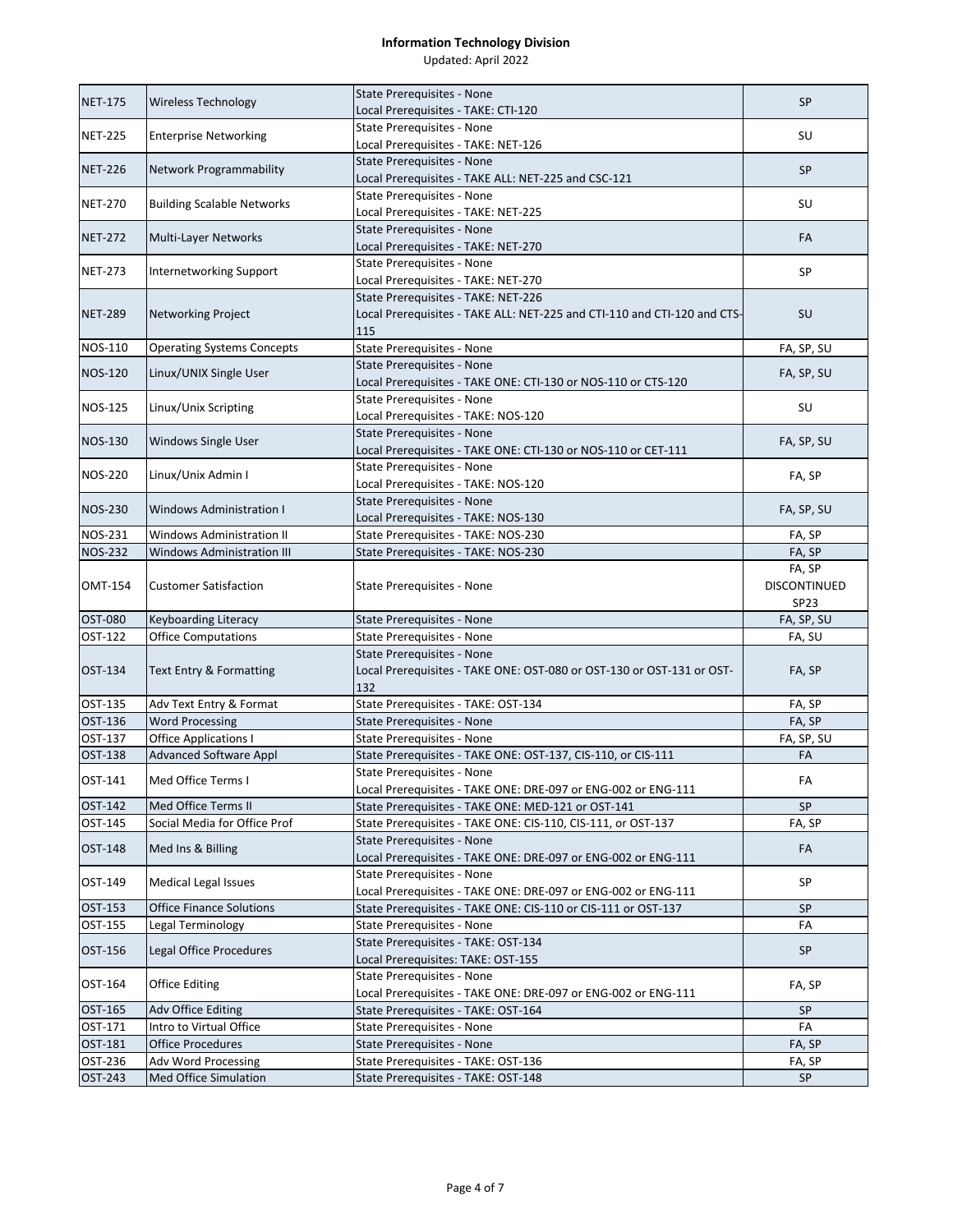|                |                                  | State Prerequisites - TAKE ONE: MED-121 or OST-141                |            |
|----------------|----------------------------------|-------------------------------------------------------------------|------------|
|                |                                  | Local Prerequisites - TAKE ONE #SET                               |            |
| OST-247        | <b>Procedure Coding</b>          | #SET 1: OST-141 and OST-148                                       | SU         |
|                |                                  | #SET 2: MED-121 and OST-148                                       |            |
|                |                                  | #SET 3: OST-141 and HMT-210                                       |            |
|                |                                  | #SET 4: MED-121 and HMT-210                                       |            |
| <b>OST-248</b> | Diagnostic Coding                | State Prerequisites - TAKE ONE: MED-121 or OST-141                | SU         |
| OST-249        | Med Coding Certification Prep    | State Prerequisites - TAKE ALL: OST-247 and OST-248               | FA         |
| OST-260        | Adv Coding Methodologies         | State Prerequisites - TAKE ALL: OST-247 and OST-248               | <b>SP</b>  |
| OST-286        | <b>Professional Development</b>  | State Prerequisites - None                                        | FA, SP     |
|                |                                  | Local Prerequisites - TAKE ONE: OST-134 or OST-136                |            |
|                |                                  | State Prerequisites - TAKE ONE: OST-148 or HMT-210                |            |
| OST-288        | Medical Office Admin Capstone    | Local Prerequisites - TAKE ONE #SET                               | <b>SP</b>  |
|                |                                  | #SET 1: OST-137 and OST-148 and OST-164                           |            |
|                |                                  | #SET 2: OST-137 and HMT-210 and OST-164                           |            |
|                |                                  | State Prerequisites - TAKE ONE #SET                               |            |
| OST-289        | Office Admin Capstone            | #SET 1: OST-134 and OST-164                                       | SP         |
|                |                                  | #SET 2: OST-136 and OST-164                                       |            |
|                |                                  | Local Prerequisites - TAKE ALL: OST-138 and CTS-130               |            |
| SEC-110        | <b>Security Concepts</b>         | State Prerequisites - None                                        | FA, SP, SU |
| SEC-160        | <b>Secure Communications</b>     | State Prerequisites - None                                        | FA, SP     |
|                |                                  | Local Prerequisites - TAKE: NET-126                               |            |
|                |                                  | State Prerequisites - None                                        |            |
| <b>SEC-210</b> | <b>Intrusion Detection</b>       | Local Prerequisites - TAKE ALL: SEC-110 and NOS-120 and NOS-130   | FA, SP     |
|                |                                  |                                                                   |            |
| <b>SEC-285</b> | <b>Systems Security Project</b>  | State Prerequisites - TAKE ALL: CTI-110, CTI-120, and CTS-115     | SU         |
| SGD-111        | Introduction to SGD              | State Prerequisites - None                                        | FA, SP, SU |
| SGD-112        | SGD Design I                     | State Prerequisites - None                                        | SP         |
|                |                                  | Local Prerequisites - TAKE: SGD-113                               |            |
|                |                                  | <b>State Prerequisites - None</b>                                 |            |
|                |                                  | Local Prerequisites - TAKE ONE #SET                               |            |
| SGD-113        | <b>SGD Programming I</b>         | #SET 1: DRE-097 and DMA-050                                       | FA, SP     |
|                |                                  | #SET 2: RED-090 and MAT-060                                       |            |
|                |                                  | #SET 3: ENG-002 and MAT-003                                       |            |
| SGD-114        | SGD 3D Modeling I                | State Prerequisites - None                                        | FA, SP, SU |
|                |                                  | Local Prerequisites - TAKE: SGD-116                               |            |
| SGD-116        | <b>SGD Graphic Design Tools</b>  | <b>State Prerequisites - None</b>                                 | FA, SP, SU |
|                |                                  | Local Prerequisites - TAKE ONE: DRE-097 or ENG-002                |            |
| SGD-117        | Art for Games                    | State Prerequisites - None                                        | FA, SP     |
|                |                                  | Local Prerequisites - TAKE: SGD-116                               |            |
| SGD-134        | <b>SG Quality Assurance</b>      | <b>State Prerequisites - None</b>                                 | SP.        |
|                |                                  | Local Prerequisites - TAKE: SGD-112                               |            |
|                |                                  | <b>State Prerequisites - None</b>                                 |            |
| SGD-135        | Serious Games                    | Local Prerequisites - TAKE ALL: ENG-111 and SGD-112 and SGD-116   | FA         |
|                |                                  |                                                                   |            |
| SGD-158        |                                  | <b>State Prerequisites - None</b>                                 |            |
|                | <b>SGD Business Management</b>   | Local Prerequisites - TAKE ALL: ENG-111 and SGD-111 and SGD-112   | FA, SP     |
|                |                                  |                                                                   |            |
| SGD-159        | <b>SGD Production Management</b> | State Prerequisites - None<br>Local Prerequisites - TAKE: SGD-111 | SU         |
|                |                                  |                                                                   |            |
| SGD-162        | <b>SGD 3D Animation I</b>        | State Prerequisites - None<br>Local Prerequisites - TAKE: SGD-114 | FA         |
|                |                                  | <b>State Prerequisites - None</b>                                 |            |
| SGD-163        | <b>SGD Documentation</b>         |                                                                   | SP         |
|                |                                  | Local Prerequisites - TAKE ALL: ENG-002 and SGD-111               |            |
| SGD-165        | <b>SGD Character Development</b> | State Prerequisites - None                                        | <b>SP</b>  |
|                |                                  | Local Prerequisites - TAKE: SGD-162                               |            |
| SGD-166        | SGD Physiology/Kinesis           | State Prerequisites - None                                        | FA, SP     |
| SGD-167        | <b>SGD Ethics</b>                | State Prerequisites - None                                        | <b>SU</b>  |
|                |                                  | Local Prerequisites - TAKE: ENG-111 and SGD-111                   |            |
| SGD-168        | <b>SGD Mobile Programming I</b>  | State Prerequisites - None                                        | FA         |
|                |                                  | Local Prerequisites - TAKE: SGD-113                               |            |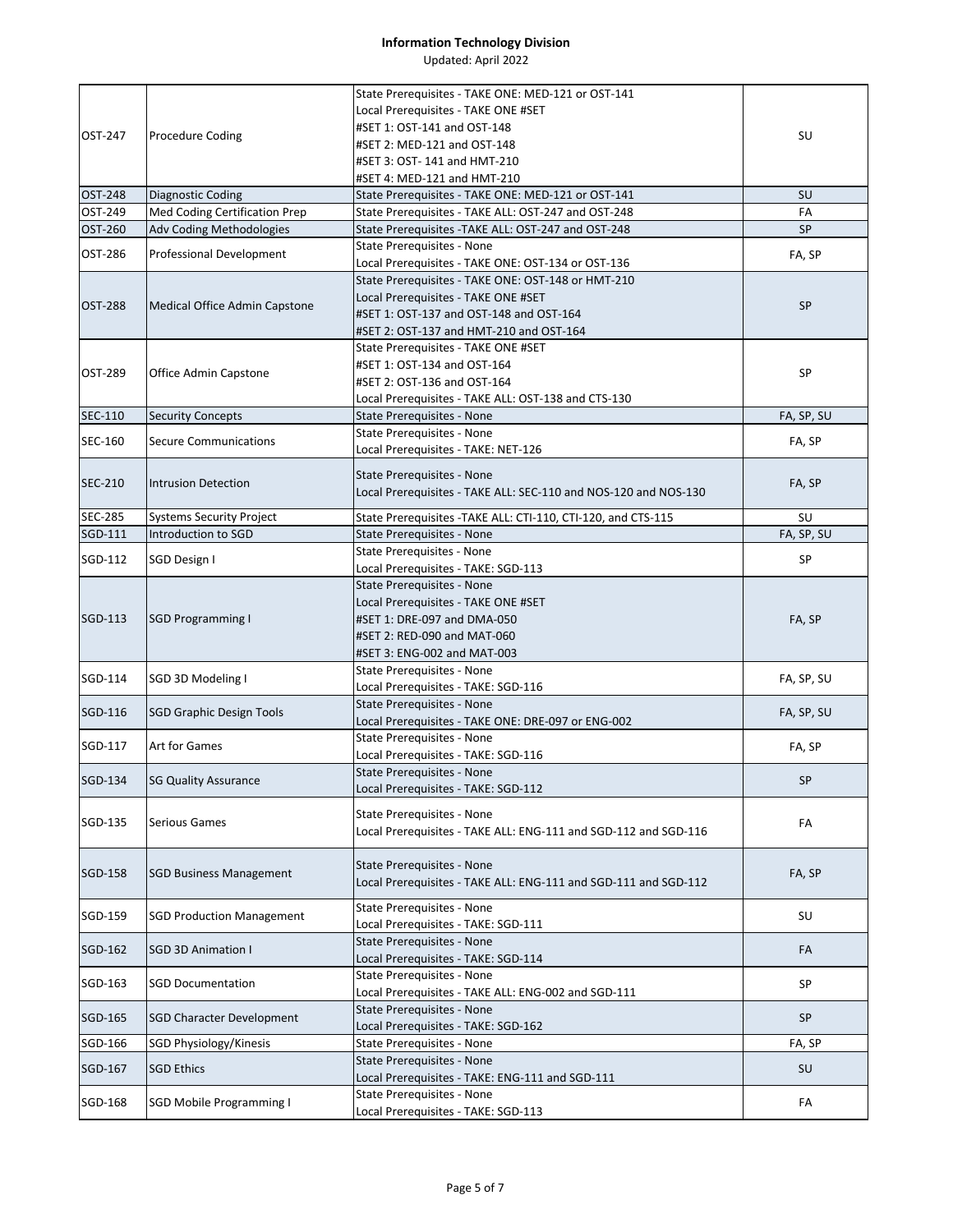| SGD-172        | <b>SGD Virtual Environments</b>     | State Prerequisites - None                                                                                                                                                                                                                                                                                            | FA, SP     |
|----------------|-------------------------------------|-----------------------------------------------------------------------------------------------------------------------------------------------------------------------------------------------------------------------------------------------------------------------------------------------------------------------|------------|
|                |                                     | Local Prerequisites - TAKE ALL: SGD-113 and SGD-114                                                                                                                                                                                                                                                                   |            |
| <b>SGD-174</b> | SGD Level Design I                  | <b>State Prerequisites - None</b>                                                                                                                                                                                                                                                                                     | FA         |
|                |                                     | Local Prerequisites - TAKE: SGD-114                                                                                                                                                                                                                                                                                   |            |
| SGD-180        | <b>SGD HTML Programming I</b>       | State Prerequisites - None                                                                                                                                                                                                                                                                                            | <b>SP</b>  |
|                |                                     | Local Prerequisites - TAKE: SGD-113                                                                                                                                                                                                                                                                                   |            |
| SGD-210        | 3D Data Capture                     | State Prerequisites - TAKE: SGD-114<br>Local Prerequisites - TAKE: SGD-162                                                                                                                                                                                                                                            | FA, SP     |
|                |                                     | State Prerequisites - TAKE: SGD-112                                                                                                                                                                                                                                                                                   |            |
| SGD-212        | <b>SGD Design II</b>                | Local Prerequisites - TAKE: SGD-116                                                                                                                                                                                                                                                                                   | FA         |
|                |                                     | State Prerequisites - TAKE ONE: SGD-113 or CSC-134 or CSC-151 or CSC-                                                                                                                                                                                                                                                 |            |
| SGD-213        | <b>SGD Programming II</b>           | 153                                                                                                                                                                                                                                                                                                                   | SP         |
| SGD-214        | 3D Modeling II                      | State Prerequisites - TAKE: SGD-114                                                                                                                                                                                                                                                                                   | FA, SP     |
| SGD-235        | <b>SGD Game Console Programming</b> | State Prerequisites - TAKE: SGD-113                                                                                                                                                                                                                                                                                   | <b>SP</b>  |
| SGD-237        | Rigging 3D Models                   | State Prerequisites - TAKE: SGD-114<br>State Co-Regs - TAKE: SGD-162                                                                                                                                                                                                                                                  | FA         |
| SGD-239        | SGD Tech Art                        | State Prerequisites - TAKE All: SGD-113 and SGD-114                                                                                                                                                                                                                                                                   | SP         |
| SGD-242        | <b>SGD Photogrammetry</b>           | State Prerequisites - TAKE: SGD-114                                                                                                                                                                                                                                                                                   | FA, SP, SU |
| SGD-262        | <b>SGD 3D Animation II</b>          | State Prerequisites - TAKE: SGD-162                                                                                                                                                                                                                                                                                   | <b>SP</b>  |
| SGD-268        | <b>SGD Mobile Programming II</b>    | State Prerequisites - TAKE SGD-168                                                                                                                                                                                                                                                                                    | SP         |
| SGD-274        | SGD Level Design II                 | State Prerequisites - TAKE SGD-174                                                                                                                                                                                                                                                                                    | SP         |
|                |                                     | State Prerequisites - TAKE ONE: SGD-212 or SGD-213 or SGD-214                                                                                                                                                                                                                                                         |            |
|                |                                     | Local Prerequisites - TAKE ONE #SET                                                                                                                                                                                                                                                                                   |            |
| <b>SGD-285</b> | <b>SGD Software Engineering</b>     | #SET 1: SGD-212 and SGD-213                                                                                                                                                                                                                                                                                           | FA         |
|                |                                     | #SET 2: SGD-213 and SGD-214                                                                                                                                                                                                                                                                                           |            |
|                |                                     | State Prerequisites - None                                                                                                                                                                                                                                                                                            |            |
| SGD-288        | <b>SGD Portfolio Design</b>         | State Co-Regs - TAKE One: SGD-212 or SGD-213 or SGD-214                                                                                                                                                                                                                                                               | SP         |
|                |                                     | Local Prereg - TAKE One: SGD-162 or SGD-285                                                                                                                                                                                                                                                                           |            |
| <b>SGD-289</b> | <b>SGD Project</b>                  | State Prerequisites - TAKE One: SGD-212, SGD-213, SGD-214, or SGD-285<br>Local Prerequisites - TAKE ONE #SET<br>#SET 1: SGD-212 and SGD-163 and SGD-174 and SGD-134 and SGD-165<br>#SET 2: SGD-212 and SGD-163 and SGD-174 and SGD-134 and SGD-285<br>#SET 3: SGD-212 and SGD-163 and SGD-174 and SGD-134 and SGD-172 | <b>SU</b>  |
| <b>WEB-110</b> | Web Development Fundamentals        | State Prerequisites - None<br>Local Prerequisites - TAKE ALL: ENG-002 and MAT-003                                                                                                                                                                                                                                     | FA, SP, SU |
|                |                                     | <b>State Prerequisites - None</b>                                                                                                                                                                                                                                                                                     |            |
| <b>WEB-115</b> | Web Markup and Scripting            | Local Prerequisites - TAKE ONE: WEB-110 or CTI-110                                                                                                                                                                                                                                                                    | FA, SP, SU |
|                |                                     | <b>State Prerequisites - None</b>                                                                                                                                                                                                                                                                                     |            |
| <b>WEB-125</b> | Mobile Web Design                   | Local Prerequisites - TAKE: WEB-140                                                                                                                                                                                                                                                                                   | FA, SP     |
| <b>WEB-140</b> | Web Development Tools               | <b>State Prerequisites - None</b><br>Local Prerequisites - TAKE ONE #SET<br>#SET 1: DRE-098 and DMA-010 and DMA-020 and DMA-030<br>#SET 2: ENG-002 or MAT-003                                                                                                                                                         | FA, SP, SU |
| <b>WEB-180</b> | <b>Active Server Pages</b>          | State Prerequisites - None<br>Local Prerequisites - TAKE: CIS-115                                                                                                                                                                                                                                                     | FA         |
| <b>WEB-182</b> | <b>PHP Programming</b>              | State Prerequisites - None<br>Local Prerequisites - TAKE ONE: WEB-110 or CTI-110                                                                                                                                                                                                                                      | FA         |
|                |                                     | <b>State Prerequisites - None</b>                                                                                                                                                                                                                                                                                     |            |
| <b>WEB-210</b> | Web Design                          | Local Prerequisites - TAKE: WEB-140                                                                                                                                                                                                                                                                                   | FA, SP, SU |
| <b>WEB-213</b> | Internet Mkt & Analytics            | State Prerequisites - None                                                                                                                                                                                                                                                                                            | <b>SP</b>  |
|                |                                     | Local Prerequisites - TAKE: WEB-140<br>State Prerequisites - None                                                                                                                                                                                                                                                     |            |
| <b>WEB-214</b> | Social Media                        | Local Prerequisites - TAKE: ENG-111                                                                                                                                                                                                                                                                                   | SP, SU     |
| <b>WEB-215</b> | Adv Markup and Scripting            | State Prerequisites - TAKE: WEB-115                                                                                                                                                                                                                                                                                   | <b>SU</b>  |
| <b>WEB-225</b> | <b>Content Management Sys</b>       | State Prerequisites - None<br>Local Prerequisites - TAKE: WEB-182                                                                                                                                                                                                                                                     | SP         |
| <b>WEB-250</b> | Database Driven Websites            | State Prerequisites - None<br>Local Prerequisites - TAKE: DBA-110 or DBA-120 and WEB-110                                                                                                                                                                                                                              | FA         |